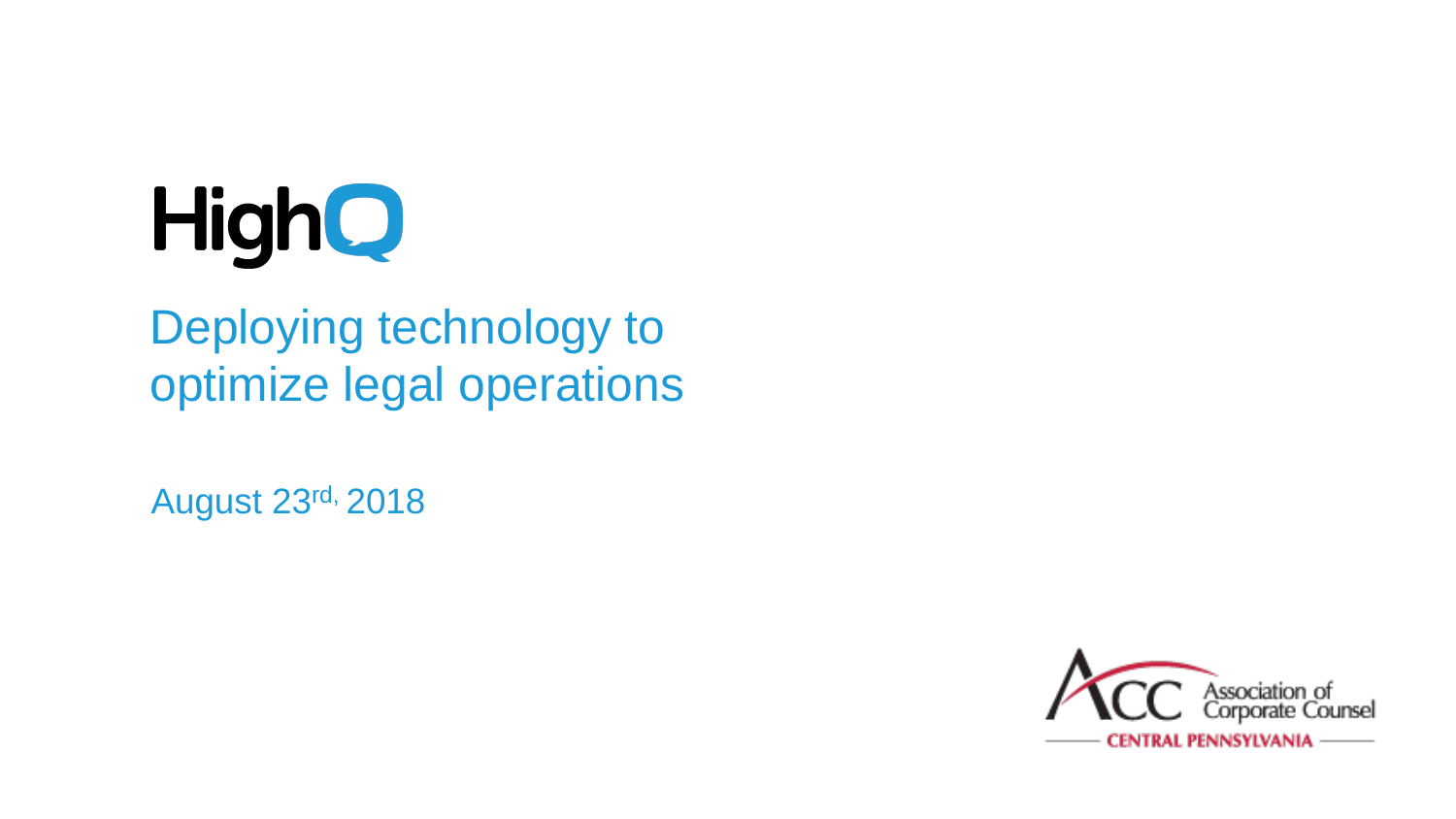

• **Jennifer Prisco** - former ACC Chapter President and Chief Legal Counsel and Ethics Officer, Red Lion Controls.

• **Paul Siegel** - Enterprise Account Executive at HighQ. He partners with in-house corporate legal teams to help them improve collaboration, drive efficiency and optimize legal operations with HighQ's solutions.

#### Introductions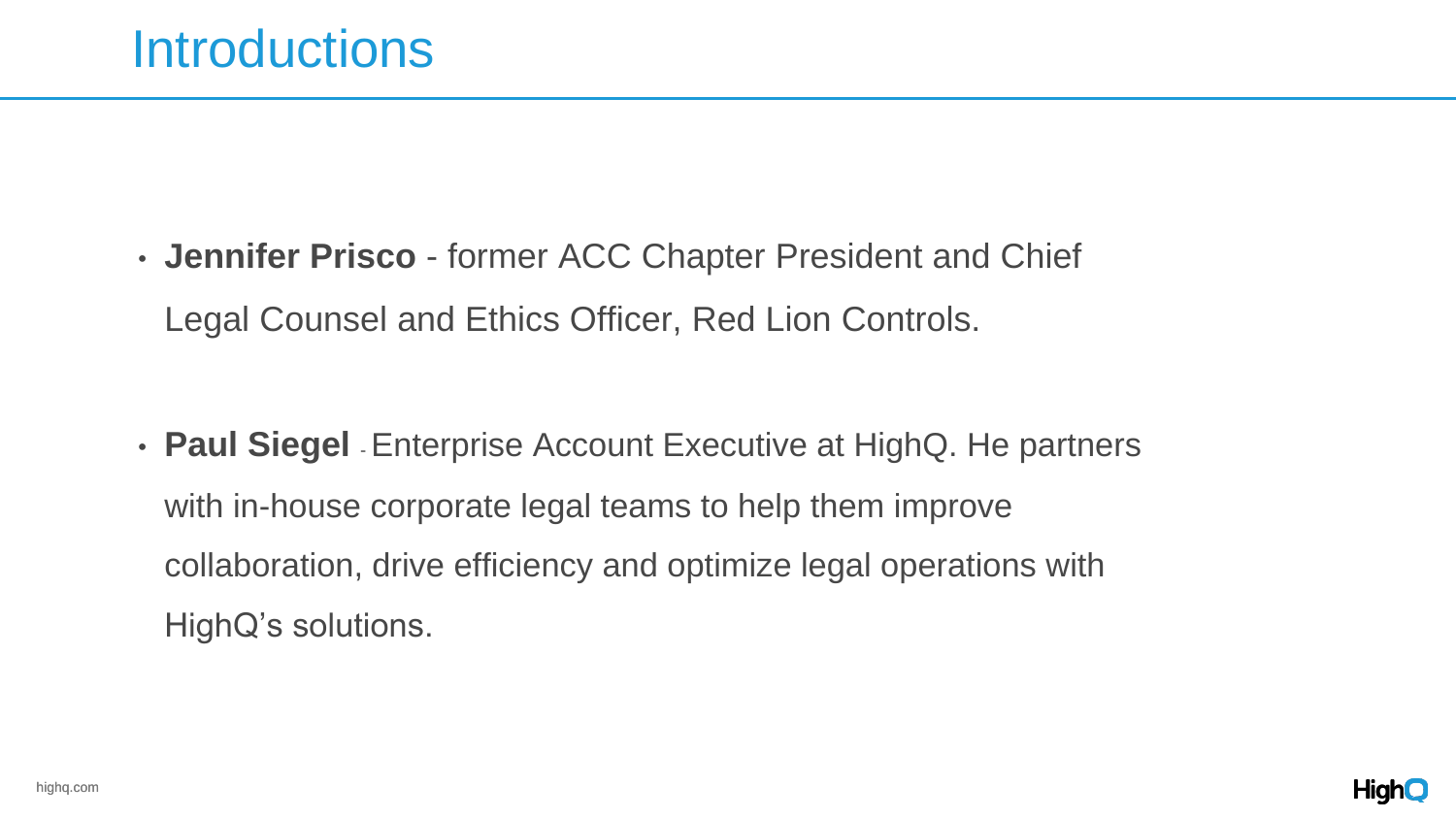

- The rise of the lean legal department
- Using technology to optimize legal operations
- Technology trends for legal departments
- What tools are legal teams deploying now
- Overcoming barriers and ensuring a successful deployment
- The ideal tech-state of a legal department in 2020

### Agenda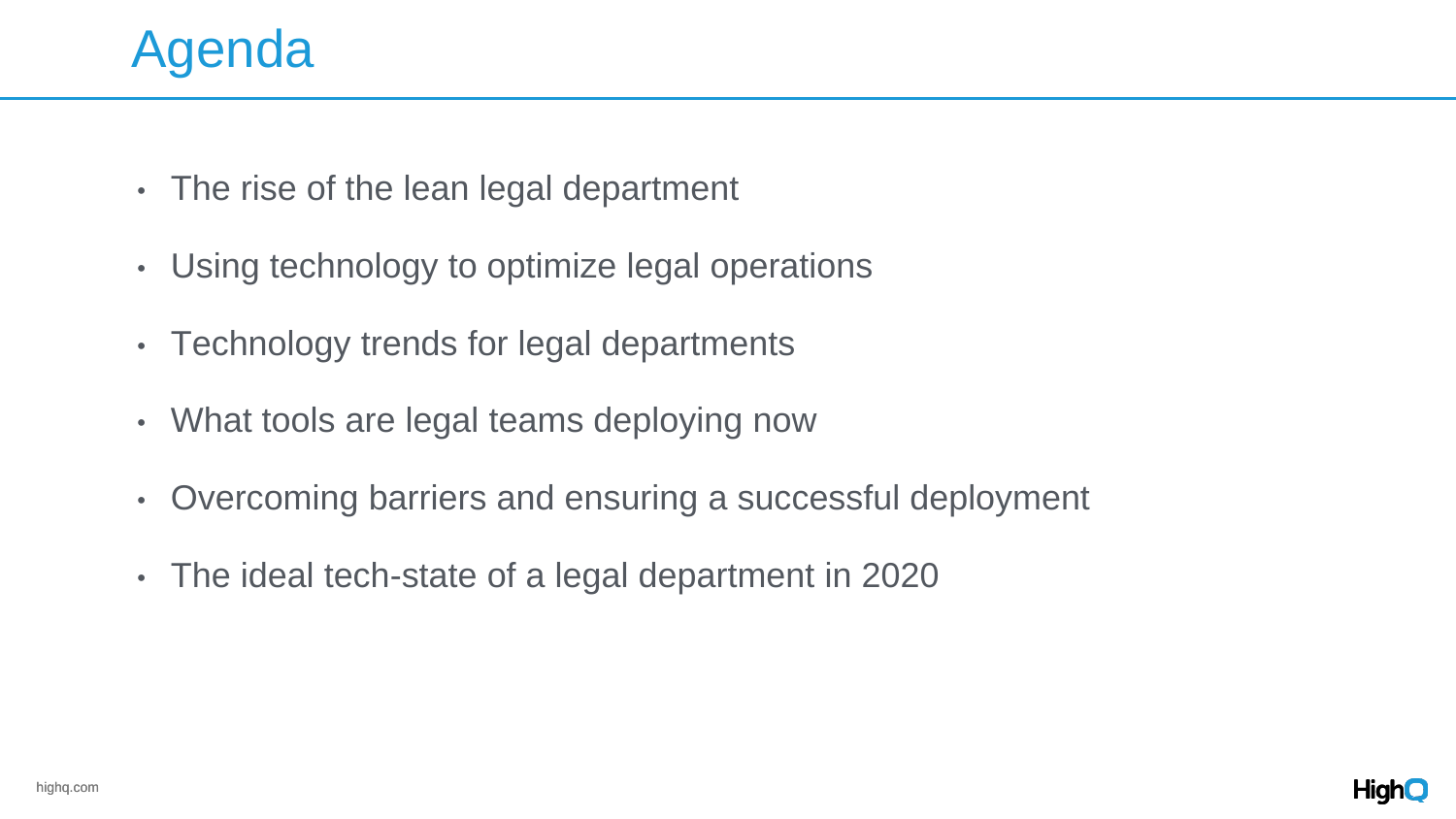

- New paradigm do more with fewer resources and reduced budget
- Requirement for legal department to act as strategic business partner
- No longer a cost center more strategic and commercial in nature
	- Look at legal as a business partner, not as an admin resource
	- Speed to market / self help and single point of contact
- The move towards "lean legal"
- Lean legal departments are driving change within the legal profession
- Growing emphasis on legal operations to manage change

### The lean legal department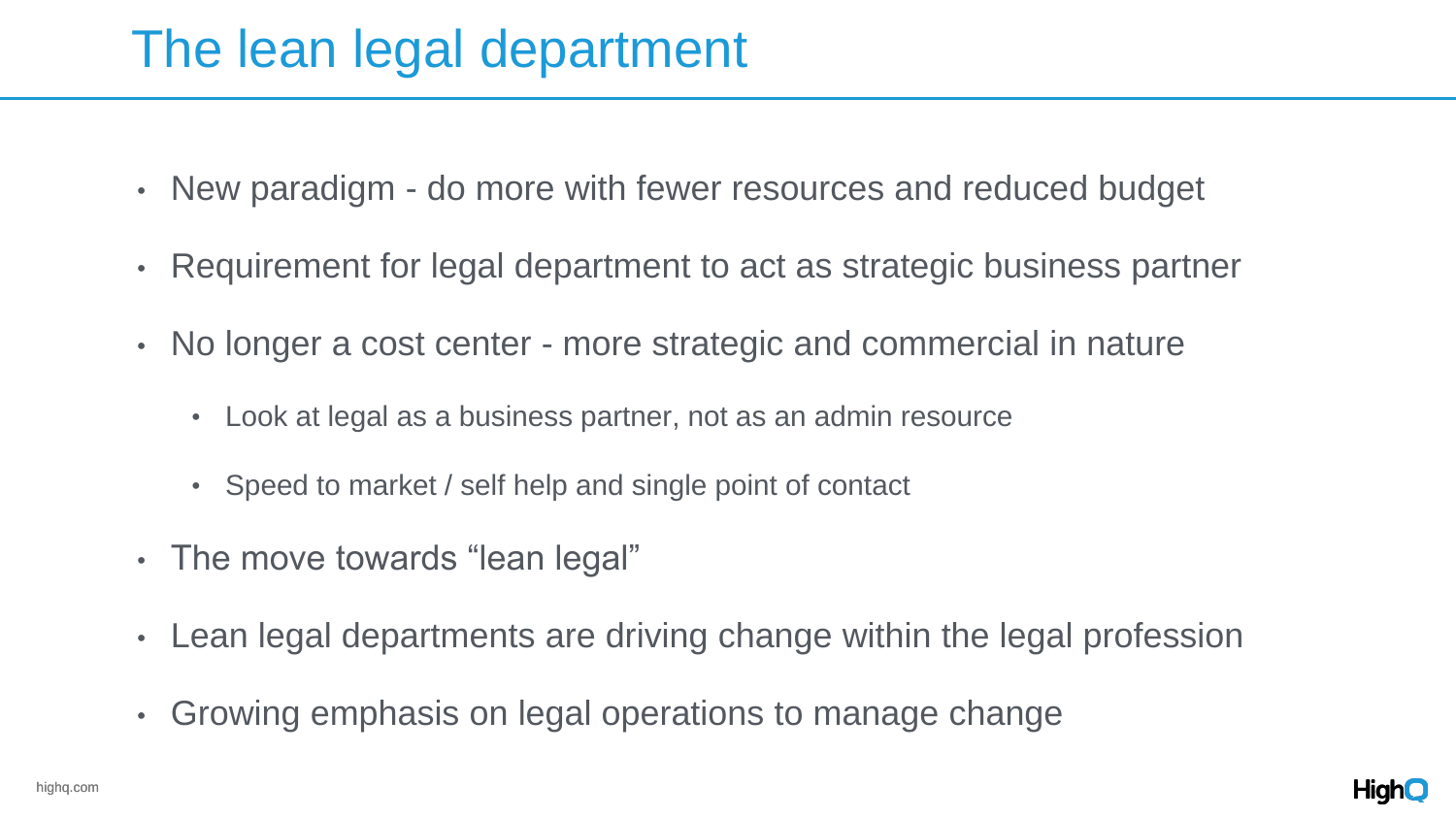Christine Coats, VP of Legal Operations at Oracle and CLOC CFO

# *Today, legal departments face a choice:*



*evolve or fall behind.*

*The best organizations are turning to legal operations to empower attorneys and increase impact".*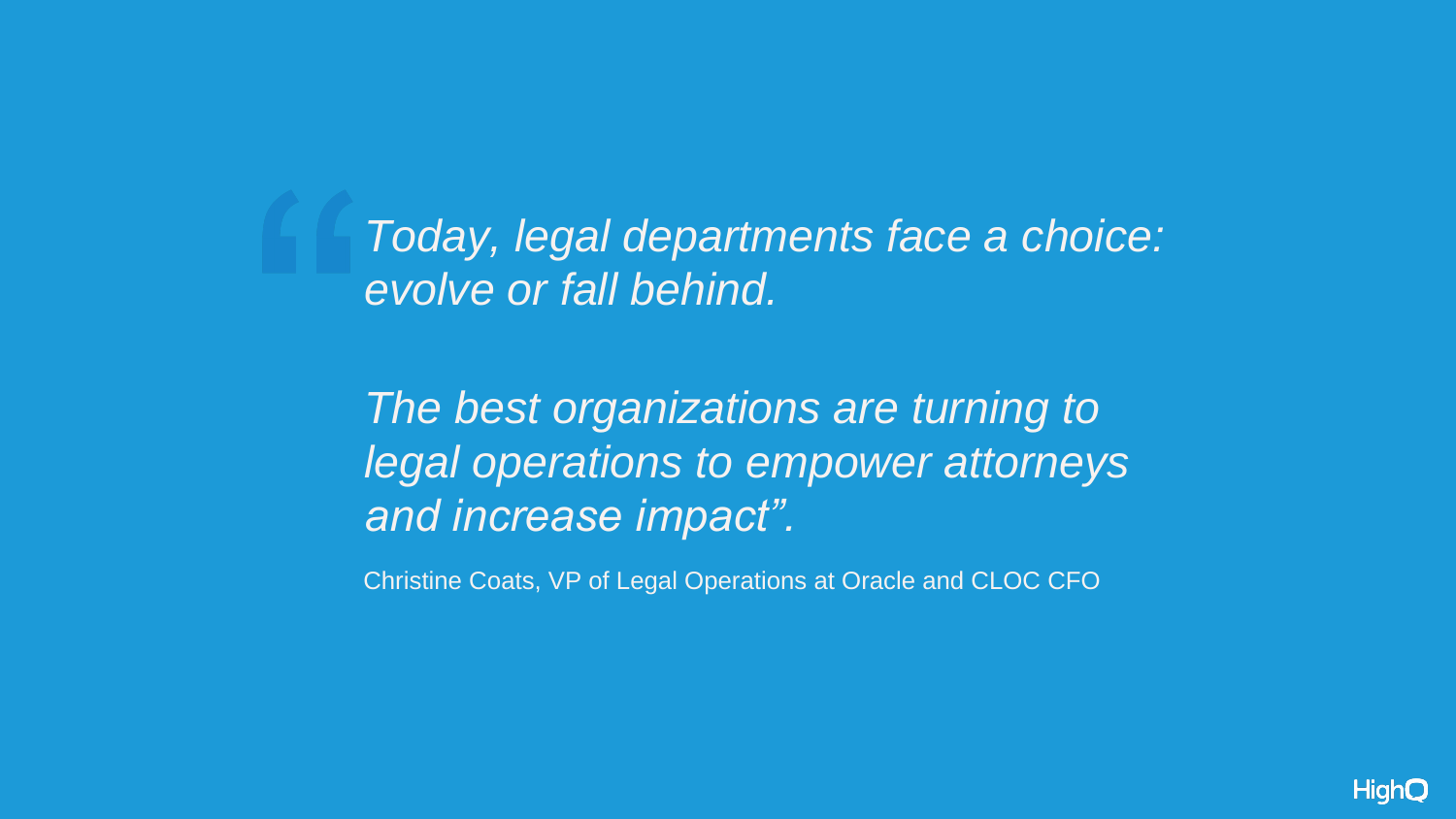



#### The rise of legal operations & legal-tech

of legal departments rate the maturity of their legal operations function<br>as in use or evolving; 33% say that legal operations is in the early<br>stages of adoption. as in use or evolving; **33%** say that legal operations is in the early stages of adoption.

of legal operations professionals will primarily be focused on legal The Figure of Presence of the next 12 months.<br>
Franchise Conserver Corporate Legal operations Report 2018

*- Consero Corporate Legal operations Report 2018*

70%

of legal departments say legal operations is a high priority (30%) or a medium priority (40%).

*- Acritas 2018 State of Corporate Law Departments*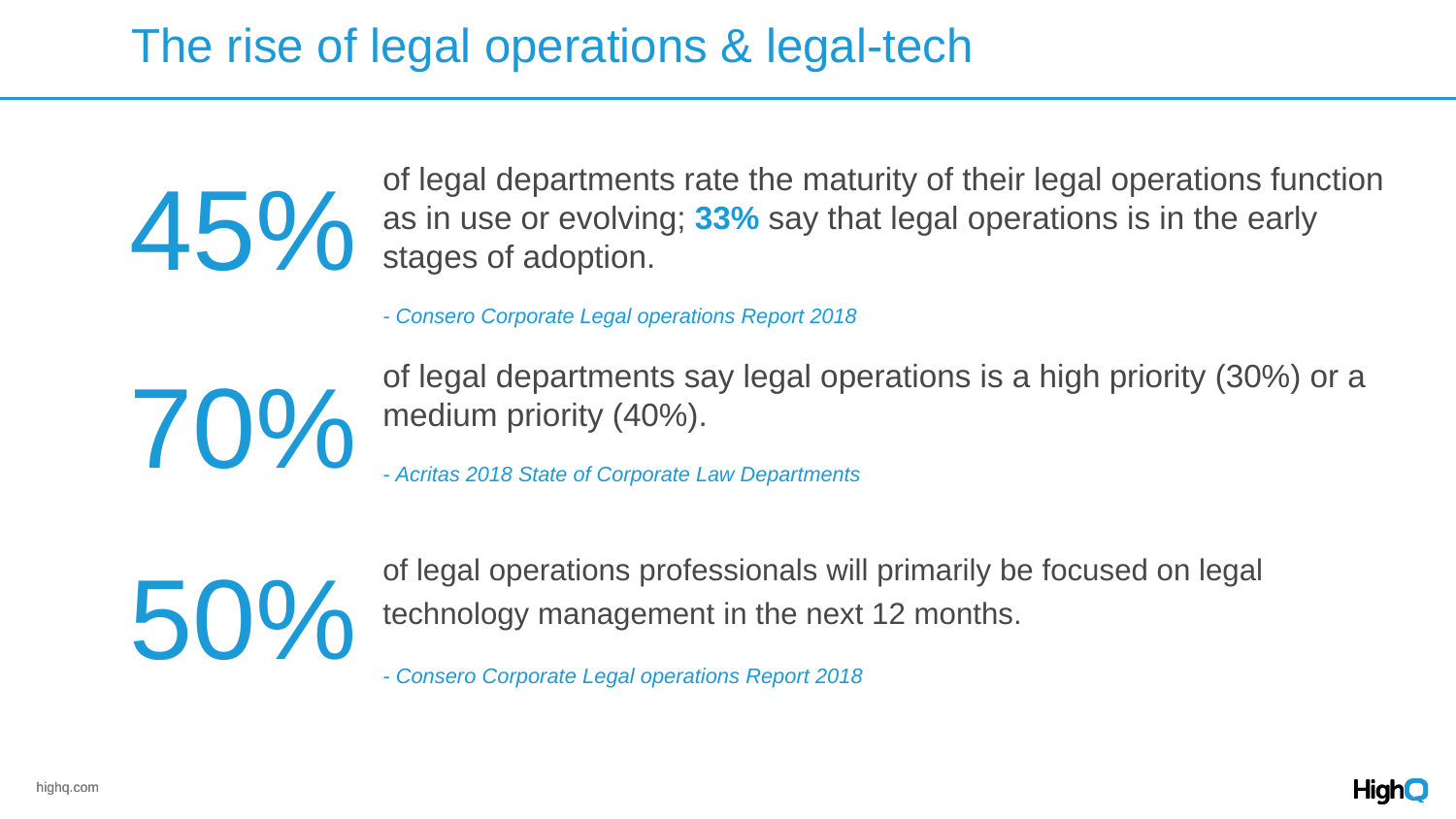

#### How can technology help?

Demonstrate legal department value and impact Improve collaboration Improve project management Workflow management to increase efficiency Automation of routine work to save time Improve communication Enable remote working Information storage and retrieval

Eversheds Sutherland - The Looking Glass Report 2016



 $\mathbb{R}$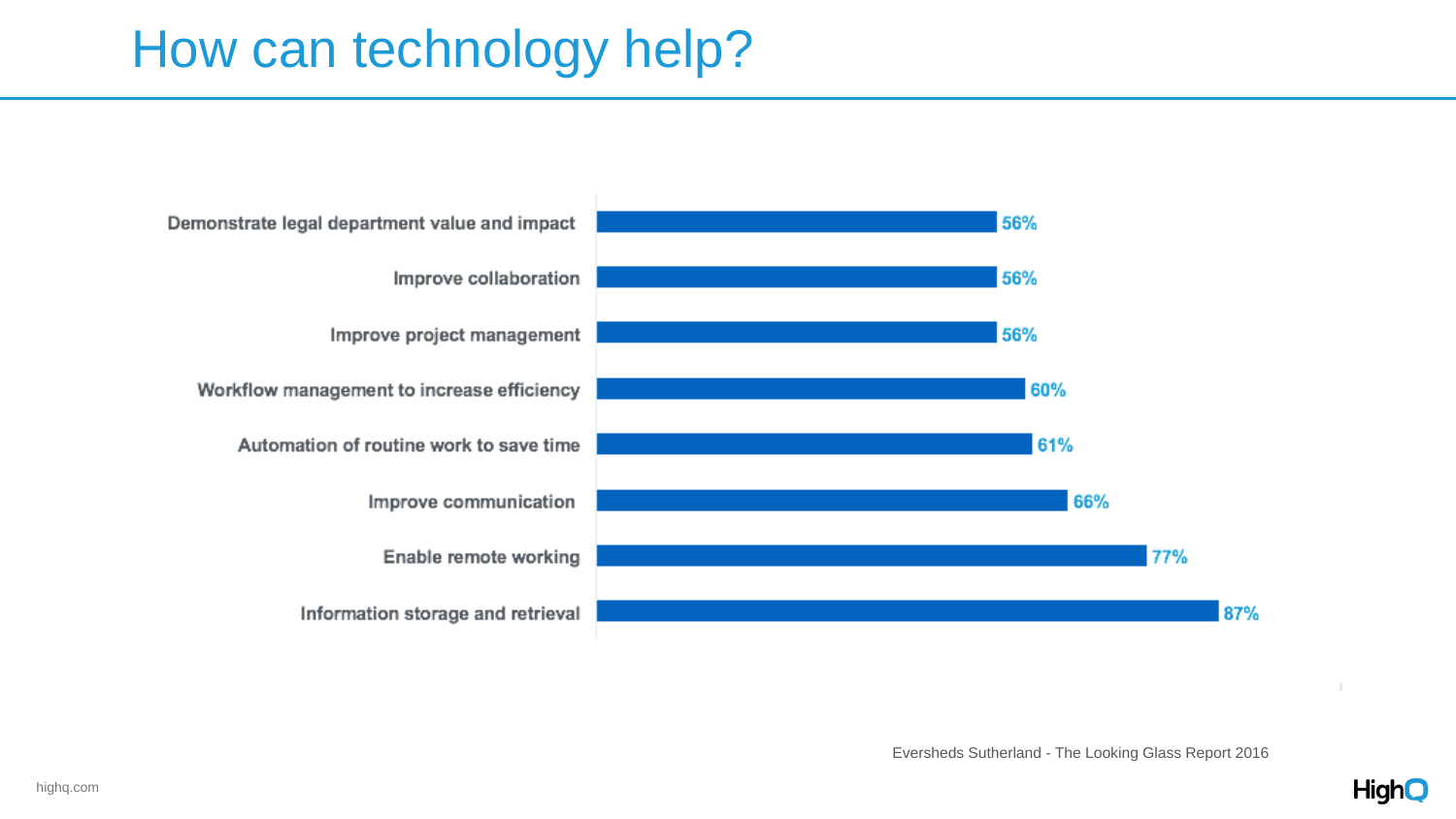- improved decision making
- Free up time to invest in high-level strategic advice
- Enables more work to be taken in-house
- Enhances collaboration and transparency between business functions and with external counsel
- Better decision making, reduced risk, raised profile of the legal team
- Helps deliver a consistent legal service to the business

• Benefit trends: efficiency, collaboration, effectiveness, value delivery and



### Legal tech for in-house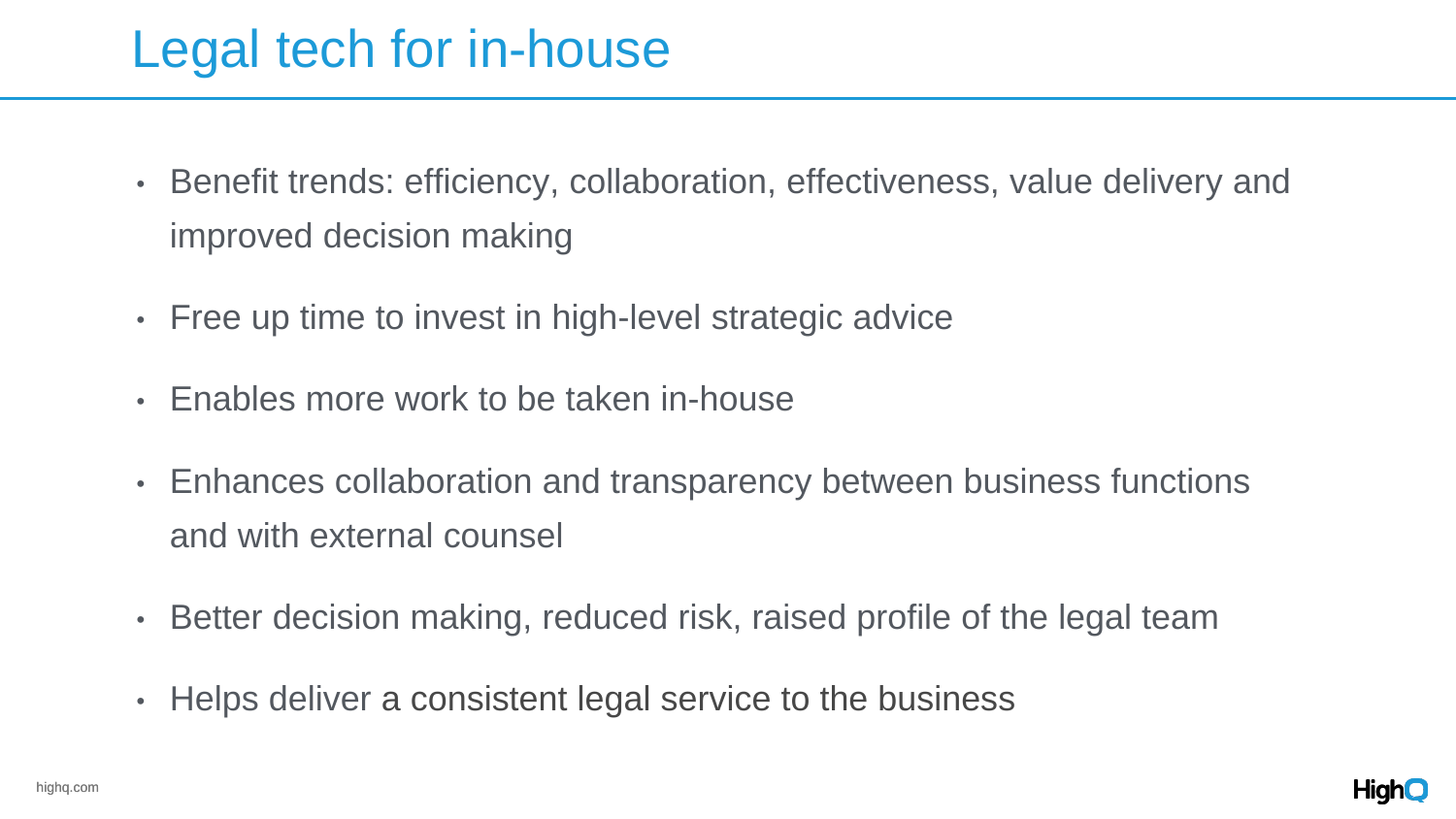# Where to focus your efforts.

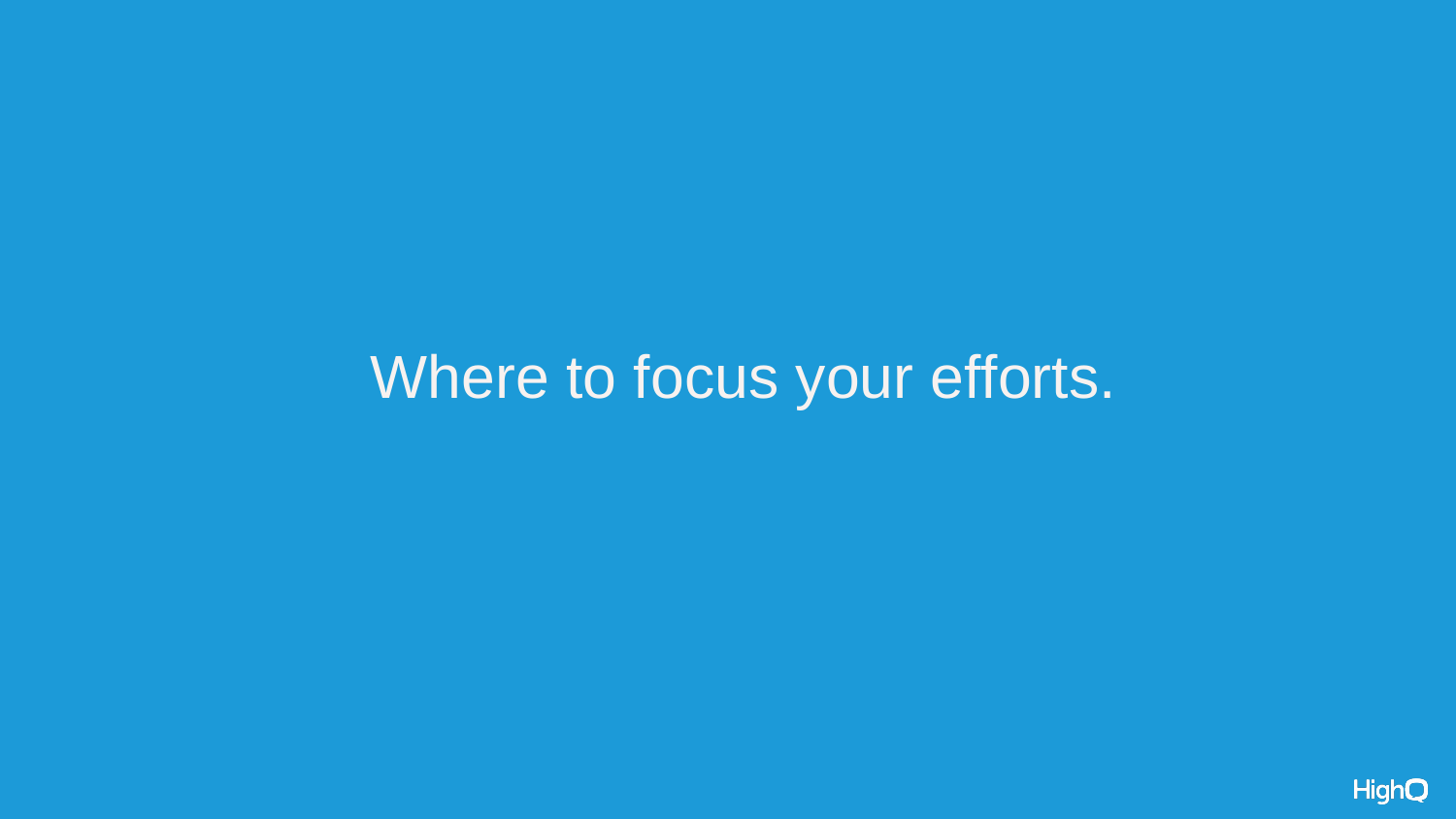

#### **Collaboration**

- Cloud-based tools drive internal and external collaboration
- Greater efficiency and better legal and business outcomes
- Connect people, process, documents and data, providing a single source of truth
- Embed business-facing tools such as intake management and selfservice document assembly, as well as know-how
- Trend towards collaboration portals with external counsel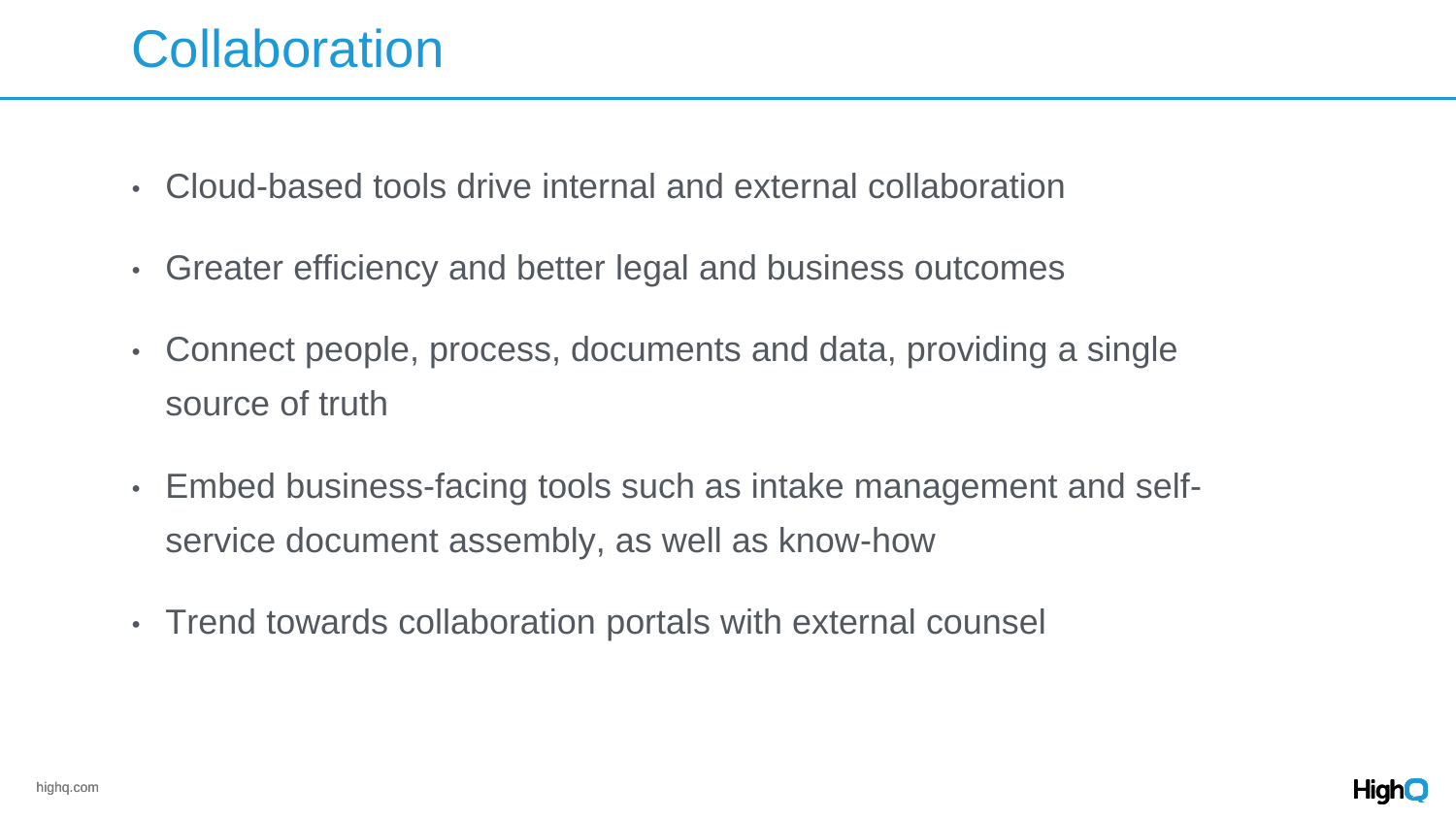#### • Legal departments traditionally characterized by manual processes

• Increasing focus on utilizing technology to automate routine processes

- 
- 
- Examples include:
	- <sup>o</sup> Document assembly
	- o Contract management systems (e.g. automated approval)
	- <sup>o</sup> Expertise and knowledge automation (e.g. playbooks)
	- <sup>o</sup> Automated regulatory tracking
	-

<sup>o</sup> Invoice processing (**4.5%** reduction in external spend - *Blue Hill Research*)



#### Automation & workflow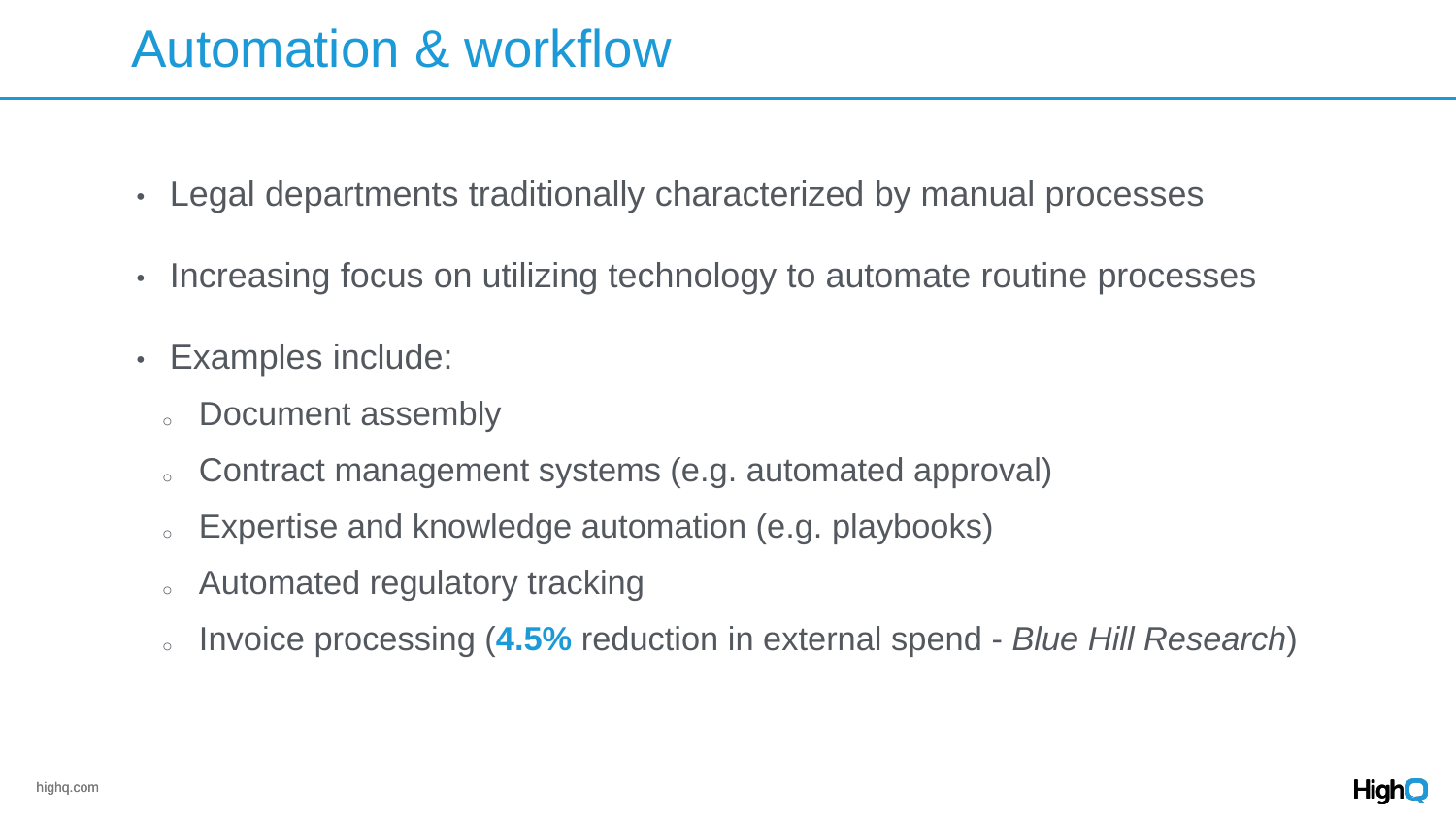

- Vital to harness data to deliver analysis and operational insight
- **56%** of legal operations professionals say they do not have a formalized metrics/reporting program *Consero Corporate Legal operations Report 2018*
- Main use is managing legal expenditure and prediction of legal costs
- Transparency helps management of external law firms
- Data also powers business intelligence and helps drive decision making and legal operations efficiency (**data-driven culture**)
- Analytics to become more predictive, e.g., early warning systems

### Data, metrics and analytics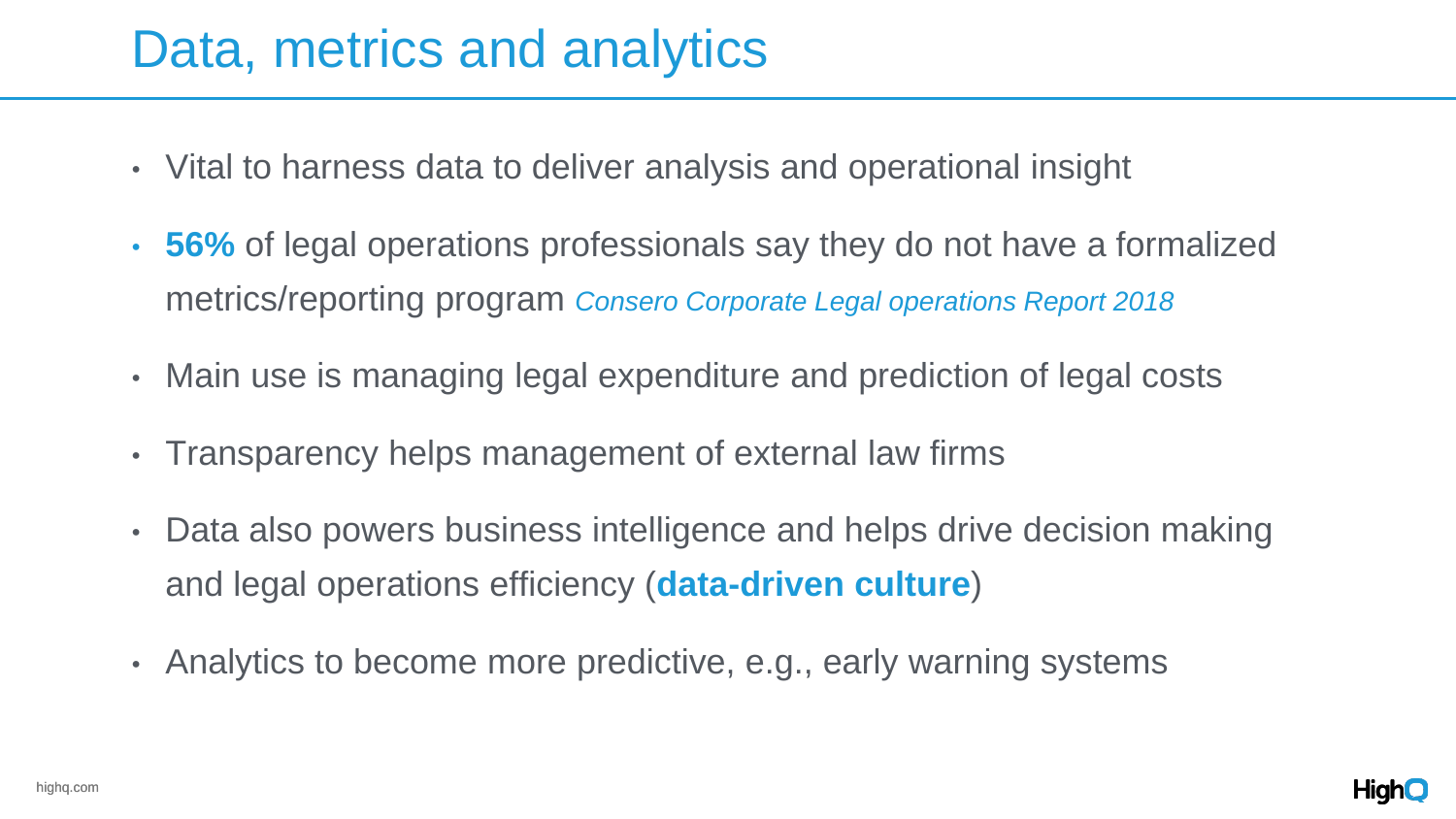

- Machine learning technology can help with the legal heavy lifting
- Using machine learning tools for routine tasks can help reduce cost and timescales, and free up lawyer time for higher-value advice
- Application of machine learning to large data sets can assist in decision making to improve legal and business outcomes (predictive analytics)
- Surface risk and value from a contract portfolio (5-12% loss of contract value due to poor contract administration - *Kira*)
- <sup>o</sup> Save cost in contract review and analysis (**80-90%** cheaper *LawGeex*)

### Machine learning/AI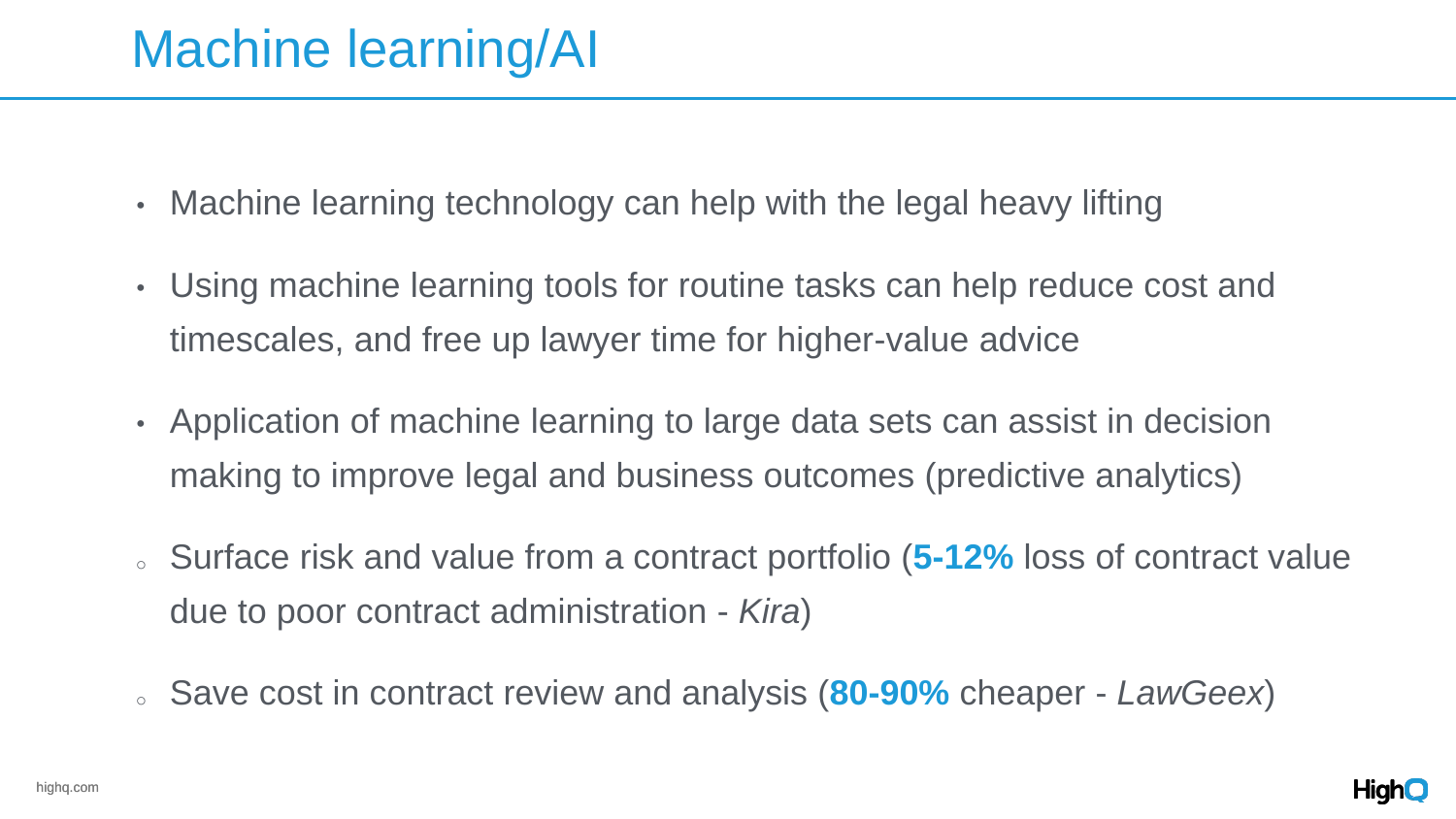

- Despite the buzz, research by HBR Consulting shows that among legal departments:
	- **6%** deemed AI as **"high priority"** or have it **deployed** in-house
	- **20%** will be considering AI over the **next few years**
	- **43%** said AI is **"not a priority"** or a **"low priority"** for their department
	- **31%** said AI tools were **"not even on our radar"**
- Al is not a silver bullet it must be framed in the context of solving real-life problems
- But… AI has a big part to play in several areas: contract due diligence, contract analysis, discovery, legal research, expertise automation, legal analytics

### A quick word about AI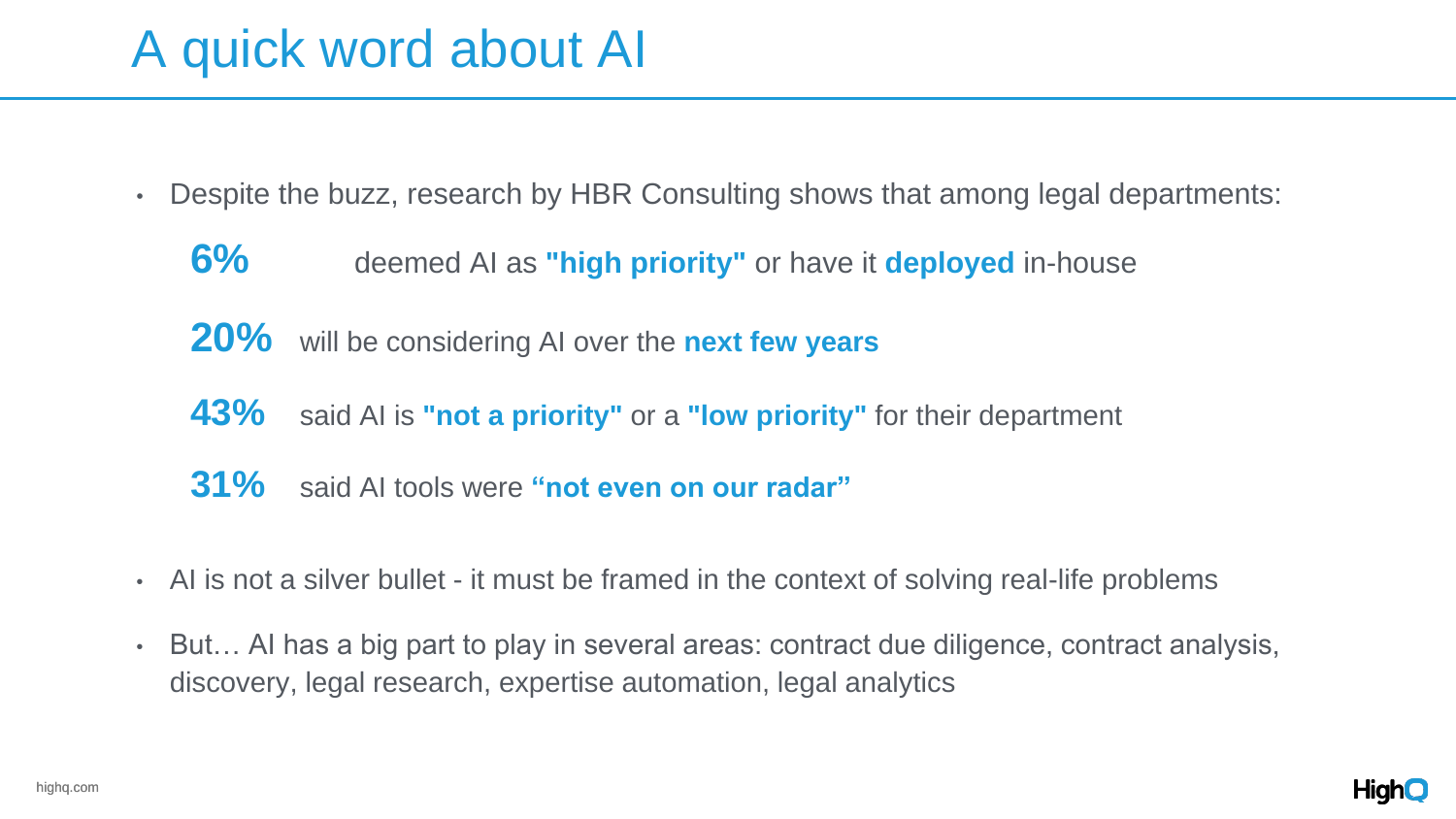- Spreadsheets for tracking/analyzing legal operational data
- Limited file management
- Online legal research tools

## The in-house legal-tech landscape

#### The landscape depends on the maturity of the legal department:

- Internal collaboration
- **External counsel extranets**
- Full document management
- Matter management
- E-Billing
- Contract management
- Records management
- Contract due diligence (machine learning)
- IP Management
- E-Signatures
- Document assembly (self-service)
- Intake management
- Knowledge management
- **External counsel relationship** portals
- **External counsel selection** platforms
- E-Discovery
- Contract analysis systems
- Full contract lifecycle management
- Workflow/knowledge automation
- Compliance tracking and warning systems
- Predictive systems
- Legal project management (LPM)
- Legal metrics and analytics (MI and BI systems)



#### **Basic Intermediate Advanced**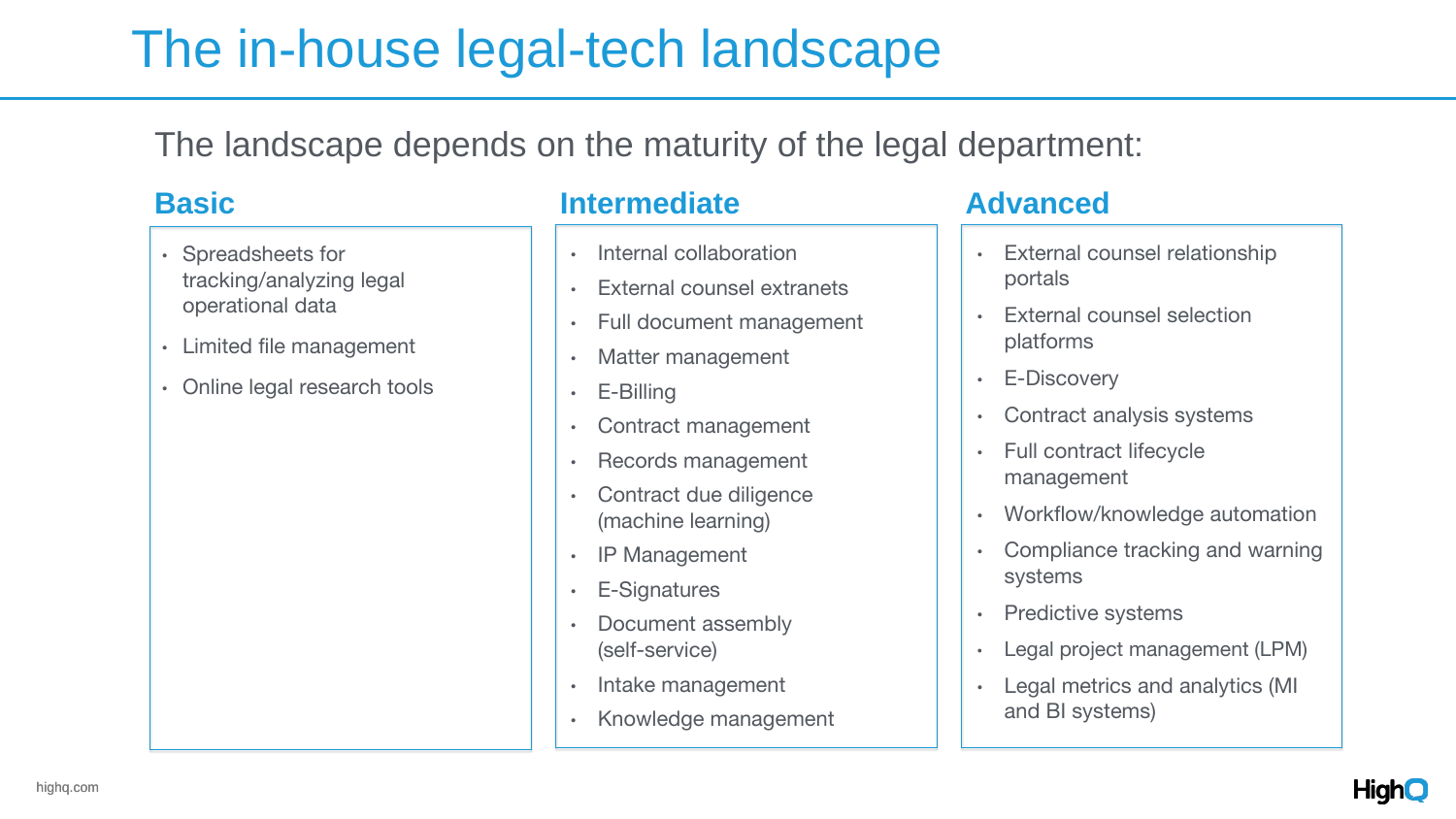

#### Barriers to digital transformation

Lack of digital skills in the team

Resistance to change

Difficulty choosing the right technology

Lack of time

Difficulty integrating new technologies with existing systems

Difficulty getting budget

Eversheds Sutherland - The Looking Glass Report 2016

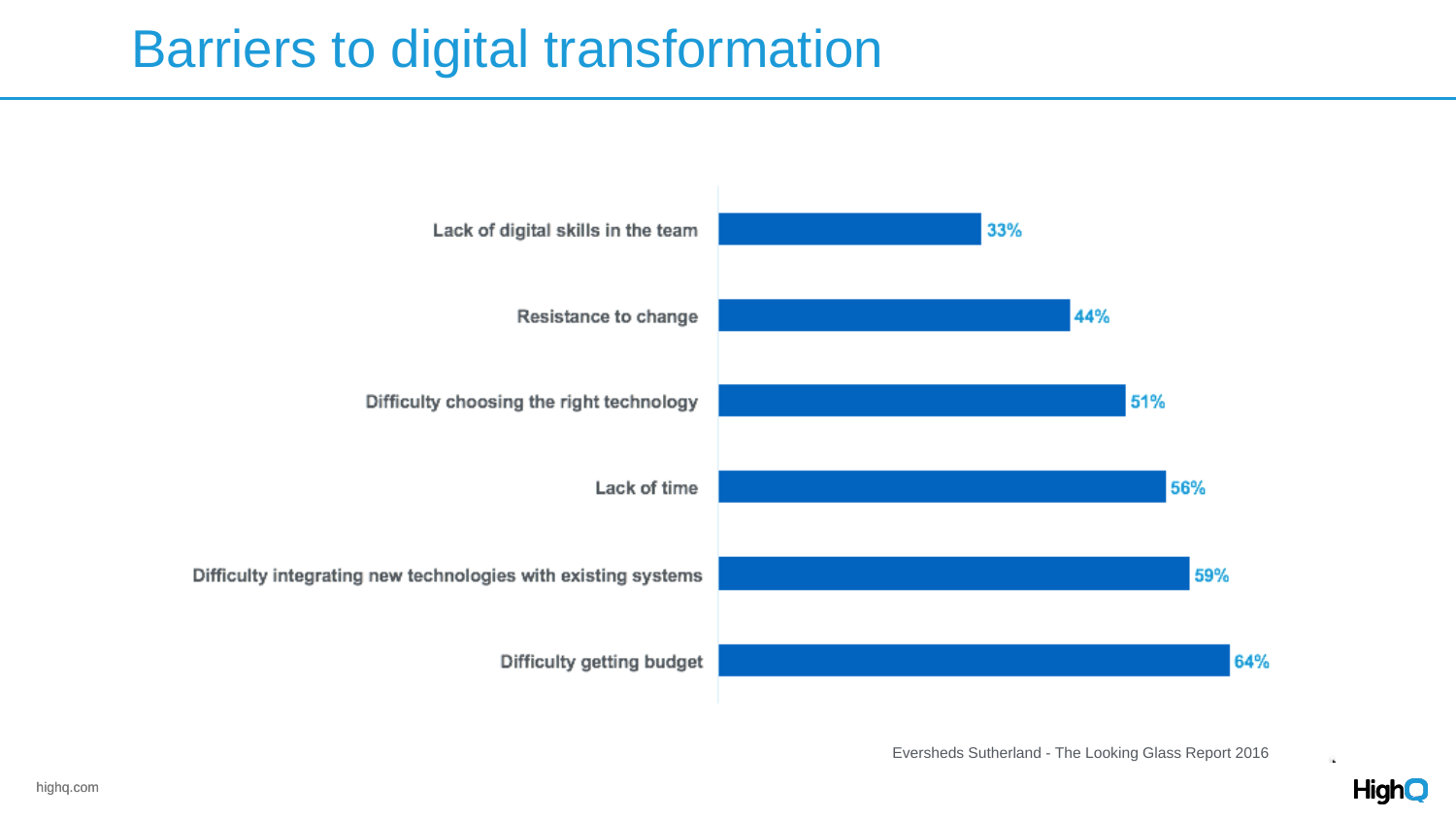- Utilize your current "digital toolbox"
- Develop a legal technology strategy
- Look for broad appeal
- Don't relinquish decision making
- Link the business case to value
- Prioritize cloud solutions
- Integration is everything

#### How to ensure a successful deployment

- Combine technologies for greater impact
- Start small and deliver quick wins
- Utilize value metrics to demonstrate ROI
- Collaborate with external counsel
- Invest in new roles and skills sets
- Deliver a robust training program
- Ensure ongoing awareness, support and feedback

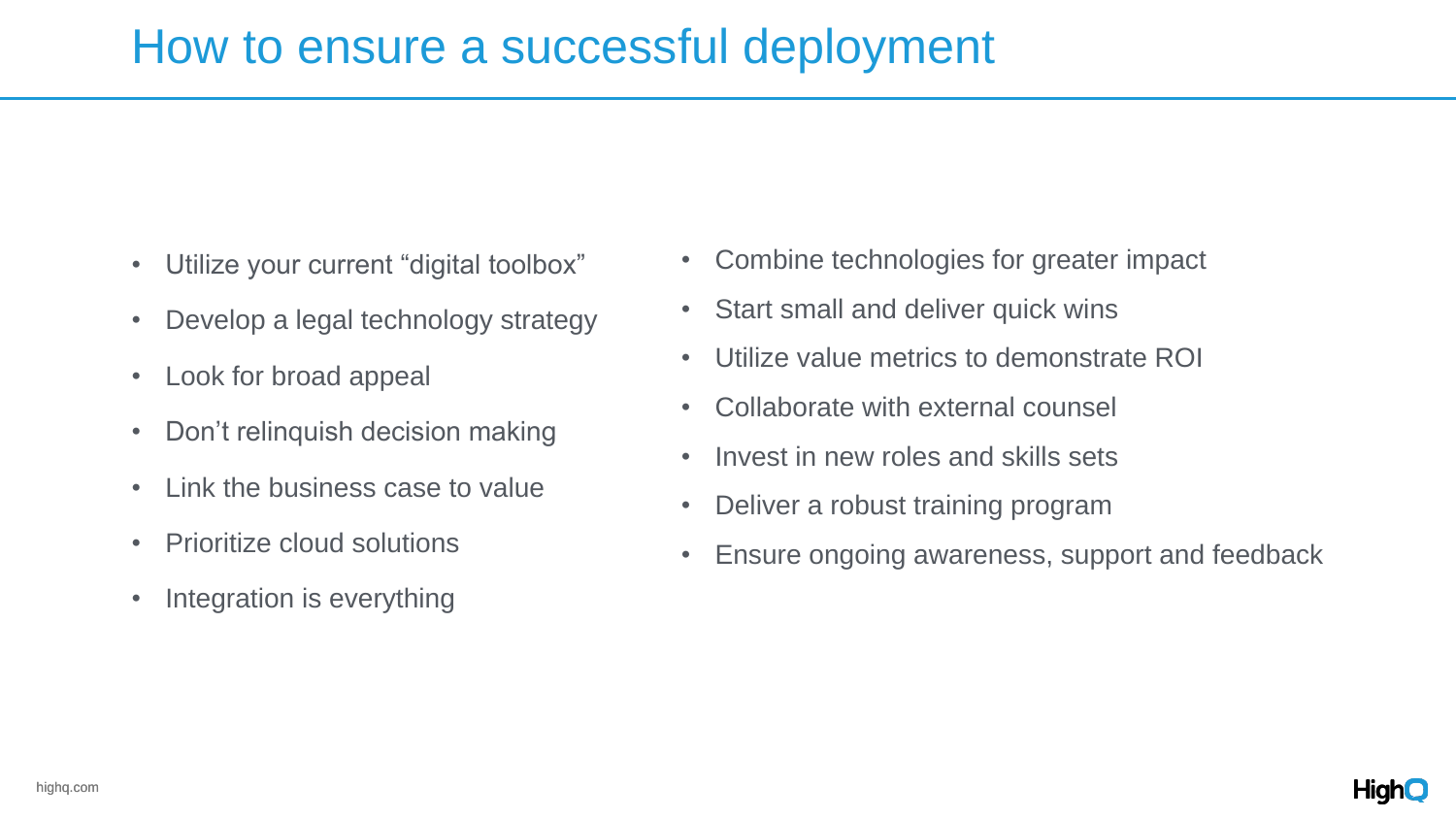

- Long term, metrics-driven technology roadmap
- Legal technology tools are successfully embedded and widely adopted
- Technology has optimized internal collaboration and engagement with external law firms
- The legal department is strategically collaborating with its external law firms
- Data-driven culture powered by data, metrics and business intelligence tools
- Data is collated globally across systems (and from external counsel) for analysis and aligned with department reporting metrics
- Comprehensive technology training and support program in place
- New technology-focused roles within the legal department

## The 2020 tech-driven legal department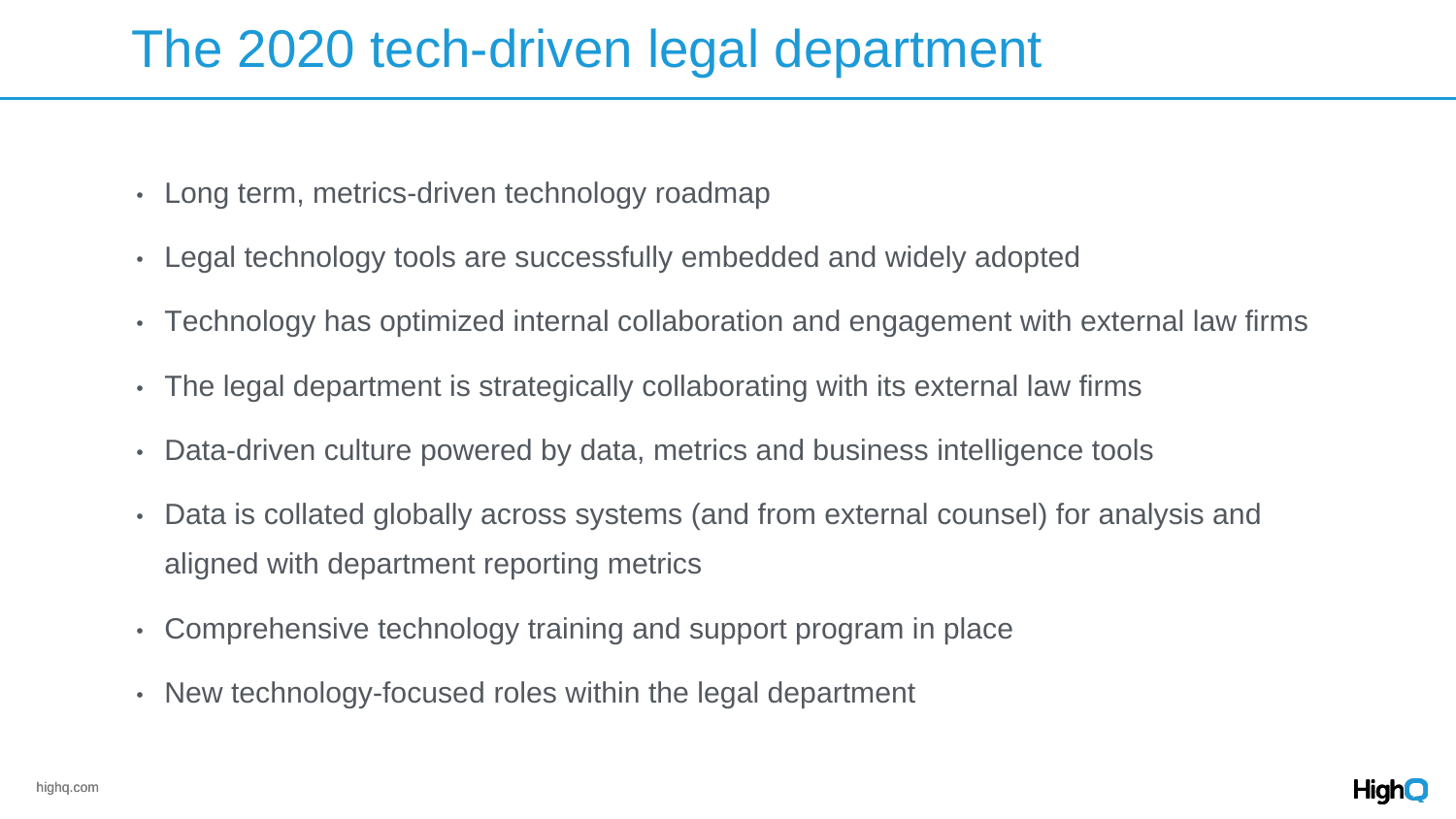

HighQ

- Technology is an enabler, not a solution
- Focus on value-driven solutions, with or without technology
- Technology solutions must be linked to the goals and objectives of the inhouse team
- There is too often a technology-value disconnect
- **78%** of legal departments use an e-billing system, but **71%** saved less than **25%** of outside spend in doing so *Consero Corporate Legal operations Report 2018*

### Always put value before technology